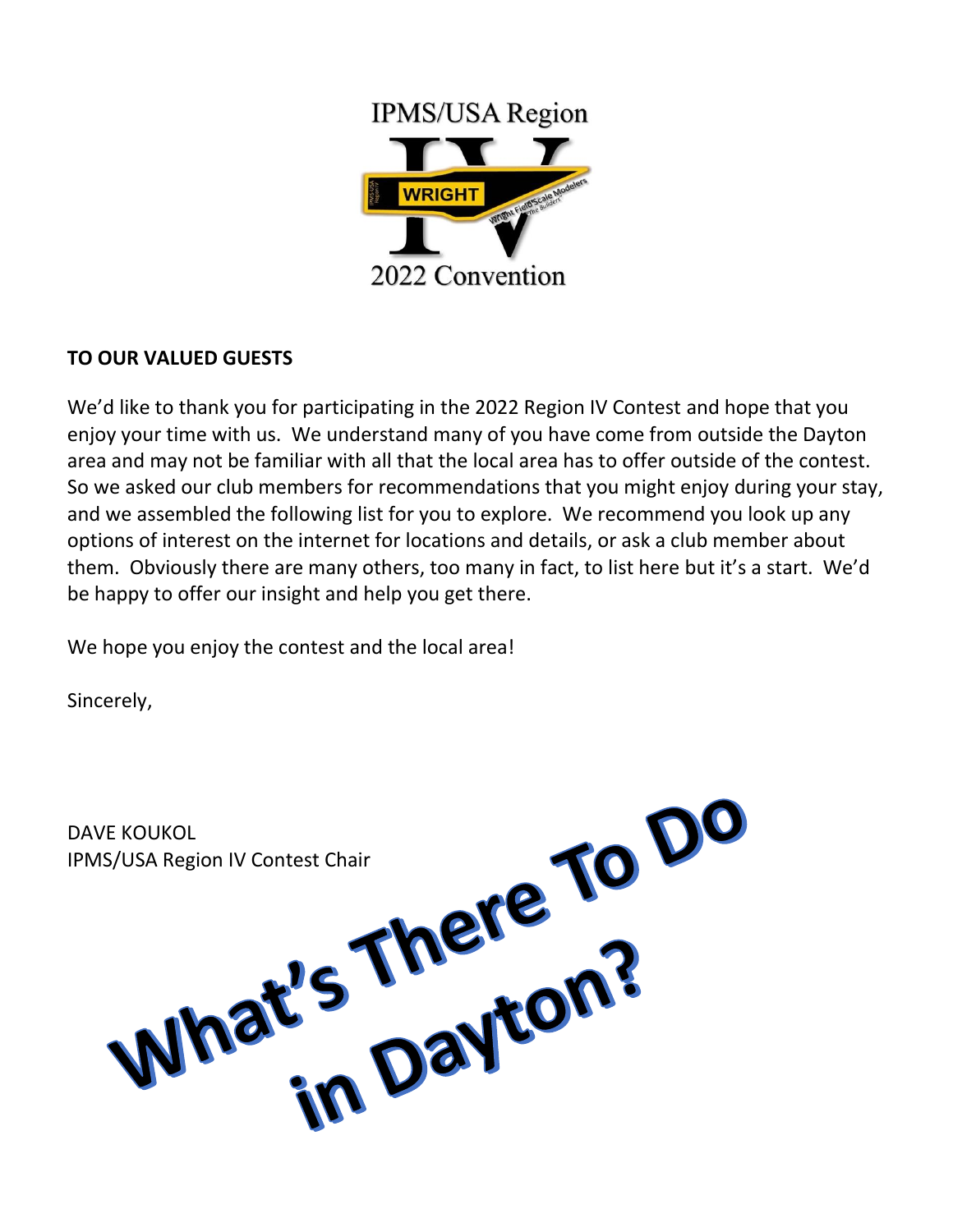|                      | <b>Miles from RIV</b><br>Convention<br><b>Center</b> |                                   |                                                        |
|----------------------|------------------------------------------------------|-----------------------------------|--------------------------------------------------------|
| <b>Shopping:</b>     | 4                                                    | The Mall at Fairfield Commons     |                                                        |
|                      | 10                                                   | The Greene                        |                                                        |
|                      | 23                                                   | Waynesville (antique stores)      |                                                        |
|                      | 35                                                   | Premiere Outlet in Monroe         |                                                        |
| Food:                | 3                                                    | First Watch                       | Great breakfast and brunch (no dinner service)         |
|                      | 4                                                    | *City Barbecue                    | Some of Best BBQ In Dayton                             |
|                      | 4                                                    | *El Toro                          | Local Mexican Chain                                    |
|                      | 4                                                    | The Mall at Fairfield Commons     | Lots of places to consider                             |
|                      | 4                                                    | *Winans                           | <b>Chocolates and Coffee</b>                           |
|                      | 4                                                    | *Skyline Chili                    | A Great and Unique Taste of Southwest Ohio             |
|                      | 6                                                    | *Marians Piazza                   | Family Pizza Joint - Best In Dayton Many Times         |
|                      | 10                                                   | Frickers on Woodman               | Good Wings and Such                                    |
|                      | 10                                                   | The Greene                        | Lots of places to consider                             |
|                      | 10                                                   | <b>Mudlick Tavern</b>             | Excellent shrimp and grits!!                           |
|                      | 12                                                   | <b>Wheat Penny</b>                | Eclectic menu options - excellent food!                |
|                      | 12                                                   | Elsas                             | Mexican                                                |
|                      | 12                                                   | <b>Trolley Stop</b>               |                                                        |
|                      | 12                                                   | *Dublin Pub                       | Great Irish and Pub Fare, Live Music                   |
|                      | 13                                                   | *Jimmie's Ladder 11 Downtown      | Sandwiches and Pub Fare                                |
|                      | 13                                                   | Mama Disalvos                     | Italian                                                |
|                      | 13                                                   | Tronis                            | Italian                                                |
|                      | 13                                                   | *Tanks                            | <b>Great Breakfast</b>                                 |
|                      | 13                                                   | *Old Scratch Pizza                | <b>Wood-Fired Pizza</b>                                |
|                      | 14                                                   | Pine Club                         | Dine where the President's dineCash only               |
|                      | 21                                                   | *Hinders                          | Best Wings the Chairman Has Ever Had                   |
| <b>Entertainment</b> | 4                                                    | *Wright Brothers Historical Sites | Bicycle Shop, Huffman Prairie Flying Field, Residences |
|                      | <u>5</u>                                             | *Nat'l Museum of the USAF         | You've probably heard of this                          |
|                      | 12                                                   | Packard Museum                    | Small but interesting car museum in downtown Dayton    |
|                      | 12                                                   | *Young's Jersey Dairy             | Great Ice Cream, Putt-Putt, Family Activities          |
|                      | 14                                                   | *Carillon Historical Park         | Showcase of Dayton Heritage of Innovation              |
|                      | 21                                                   | Cox Arboretum                     |                                                        |
|                      | 41                                                   | <b>EnterTrainment Junction</b>    |                                                        |
| <b>Hobby Shops</b>   | $6 \overline{6}$                                     | *RC Hobby                         | A Loyal Supporter of WFSM                              |
|                      | 6                                                    | MTS Military Toy shop             |                                                        |
|                      | 21                                                   | The Hobby Shop                    |                                                        |
|                      |                                                      | Hobby Lobby (multiple locations)  |                                                        |